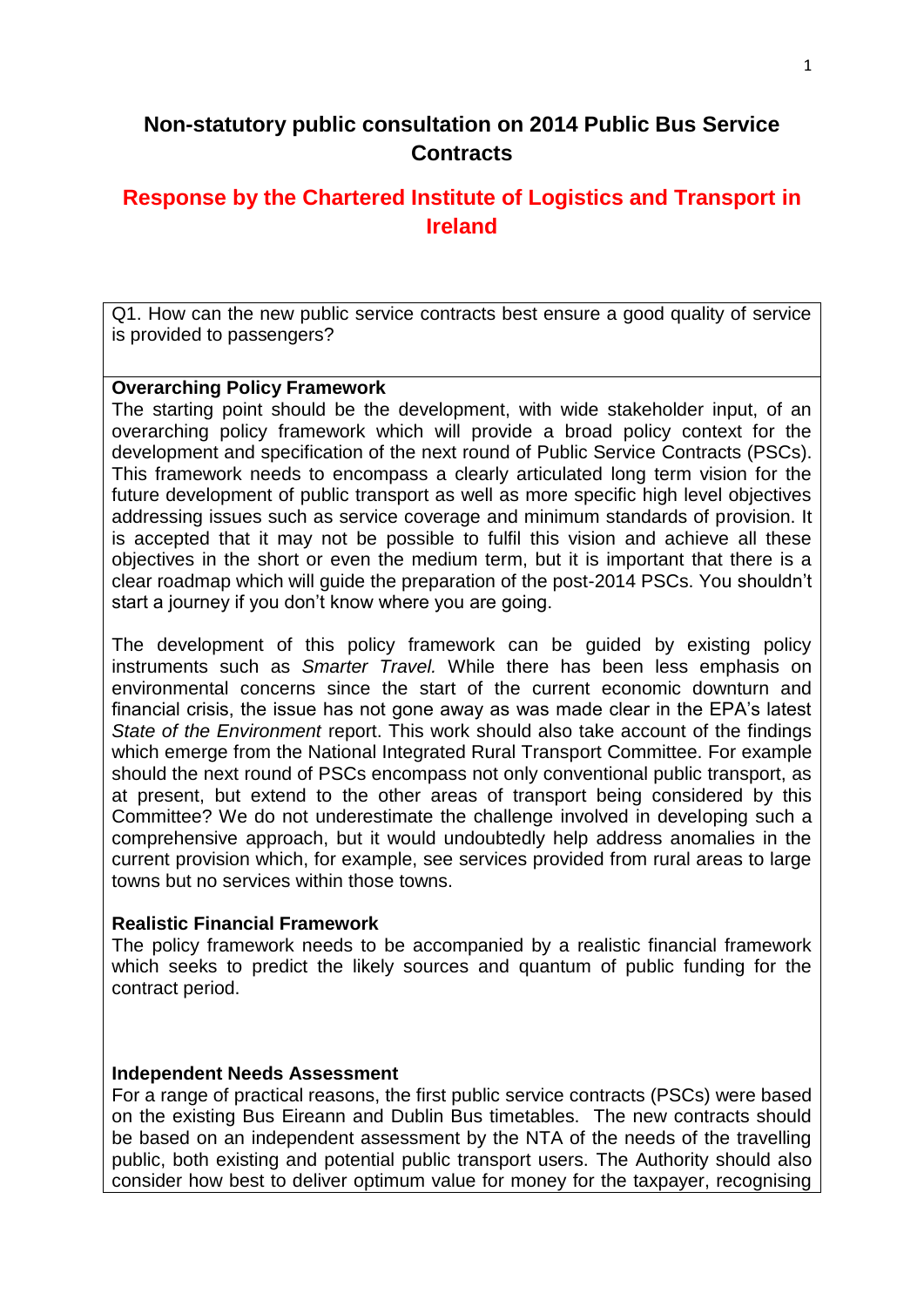the constraints on public funding.

#### **Clear Service Specification**

The NTA should clearly define the quantity and quality of service it wishes to procure under the new PSCs, reflecting actual customer needs and priorities and involving changes to existing service patterns where necessary. The service specification needs to be realistic and achievable within the financial resources likely to be available to the Authority over the contractual period, but must also challenge the service provider. The service specification should be based on a clearly defined network identified by the NTA as its desired outcome. In quantitative terms, the new PSCs should clearly and expressly define the places and routes to be served, the service frequencies to be operated and the passenger capacity to be provided, differentiated by peak/off-peak and weekday/weekend or other appropriate temporal denominators. The service specification should also be flexible enough to enable the operator to respond to changes in demand, whether short term relating to specific events or longer term as a result of changing travel patterns or the economic situation. Provisions should be built into the new contract to enable speedy authorisation of such changes. They should also set down clear qualitative parameters in respect of the range of criteria found in good contracts, covering issues such as accessibility, average fleet age, maintenance standards, cleanliness, customer service, safety management, staff training, information provision and so on.

#### **Precise Performance Standards**

The new PSCs should include a well designed, clear, precise and challenging set of performance standards based on all of the quantitative and qualitative service requirements referred to above. For example, contracts in major urban areas should specify a performance standard relating to average and excess waiting time for passengers at bus stops to encourage operators to ensure that bunching of services is avoided as much as possible, particularly off-peak. This could be modelled on the approach adopted by Transport for London and should take account of the level of traffic congestion and the quality of bus priority. Where appropriate, these performance standards should be progressive, encouraging improved performance over the period of the contract. While the performance standards need to be challenging, they also need to be realistic and take account of the cost of delivery.

#### **Independent Performance Monitoring**

There should be provision for independent monitoring and reporting on performance, using ICT applications wherever possible. Information on the service standards specified in the PSCs and on operator performance against them should be published regularly on the web and on operator premises and vehicles. Iarnrod Eireann sets an example in this regard by displaying posters with relevant route performance in its stations.

#### **Incentives and Penalties**

The contracts should include provision for incentives and penalties in the range of 5- 10% of contract value. Incentives should be used to encourage performance beyond the contract requirements, particularly the achievement of significant growth in patronage. However great care is needed in defining the performance baseline to minimise the risk of windfall gains for the operator arising from external factors rather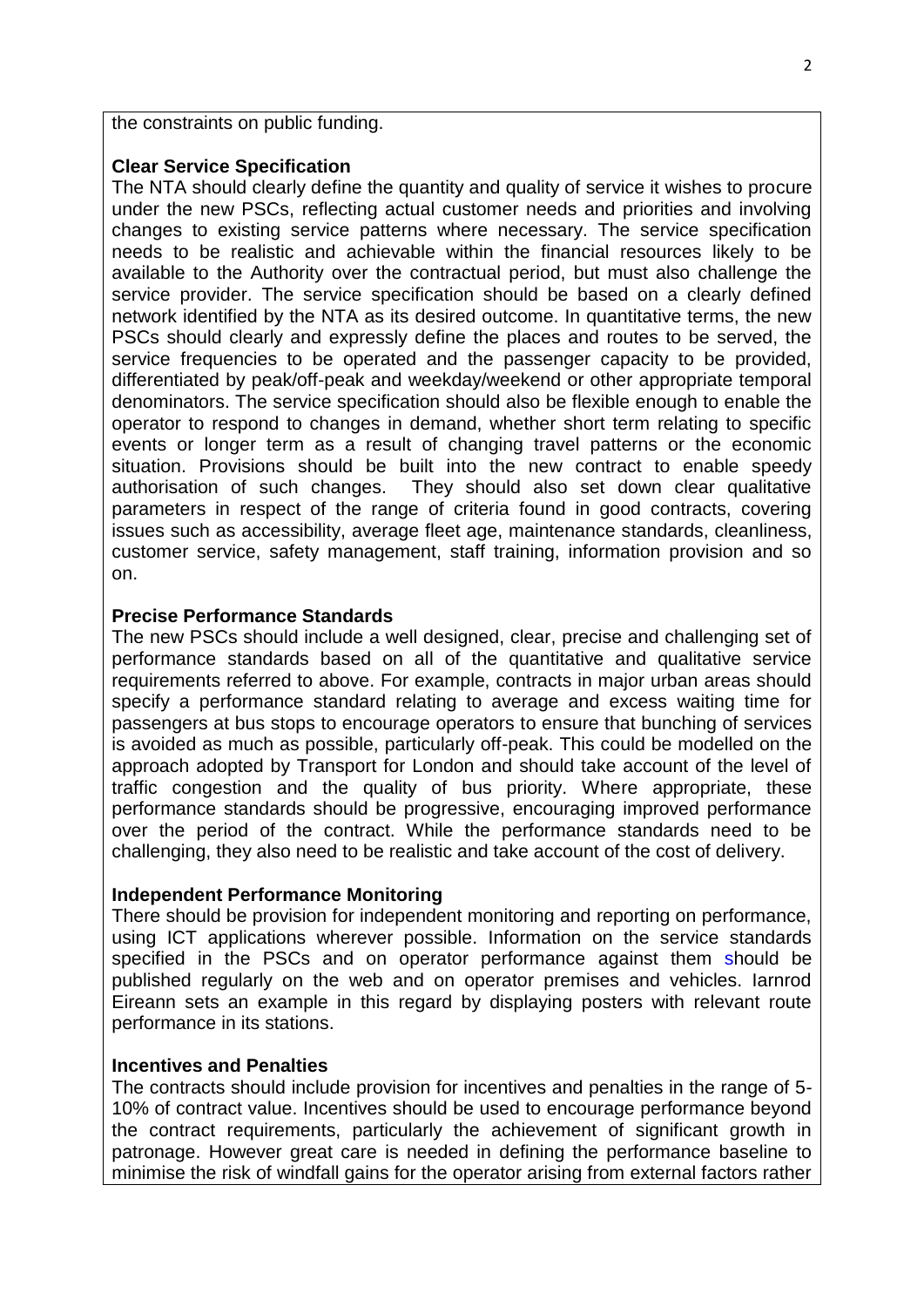than its own actions. For example, the operator should not benefit from financial incentives where the amount of travel increases because of general growth in the economy or employment. Penalties should be applied where performance falls materially below the standards specified in the contracts, particularly but not exclusively in relation to service delivery. Escalating penalties should be considered where there is continuing underperformance on key parameters over a sustained period. It is critically important that the incentives and penalties are enforceable under the provisions of the new PSCs and that the Authority acts to fully enforce them throughout the contract period.

Q2. How can the new public bus contracts best ensure the integration of the public bus services and the integration of these services with the wider public transport network?

### **Clear Network Concept and Design**

The starting point for integration is a clear network concept and design. As already mentioned in response to Question 1, the service specification should be based on a well-defined network identified by the NTA as its desired outcome. Physical and service integration should be at the core of that network.

#### **Designated Interchange Points**

The network should include a number of designated interchange points which facilitate transfers between bus services. The new PSCs should require operators to serve these interchange points adequately and directly, as well as mainline railway stations and specified suburban rail stations and Luas stops (designated as interchange points). This may require the provision of extra bus stop locations and facilities in city and town centres where existing stops are overcrowded or placed away from central locations. Operators should also be required to achieve the best possible timetable integration so as to minimise interchange waiting time for passengers. Targets for maximum waiting times might be considered but these would have to take into account factors such as any additional cost and the potential knock-on impact on other services. As far as possible interchange points should be "across platform" or "across street". Interchange points should be designated as multi-user facilities accessible by all operators. Where this is not possible the distance between interchange points should be minimised as much as possible. Good information should be available for passengers on the route between interchange points, through signposting and maps at interchange points and via mobile phone applications. The implementation of these recommendations will require the full co-operation of local authorities in their capacity as planning and traffic authorities.

### **Flexibility to accommodate Route and Service Changes**

There should be flexibility in the contracts to enable amendments to services and routes to reflect changing circumstances or customer needs. This would ensure proper integration between customer needs and service provision, delivering the product to customers where they want it, when they want it and to the standard they expect. Such provisions are likely to have cost implications where they require the availability of additional buses.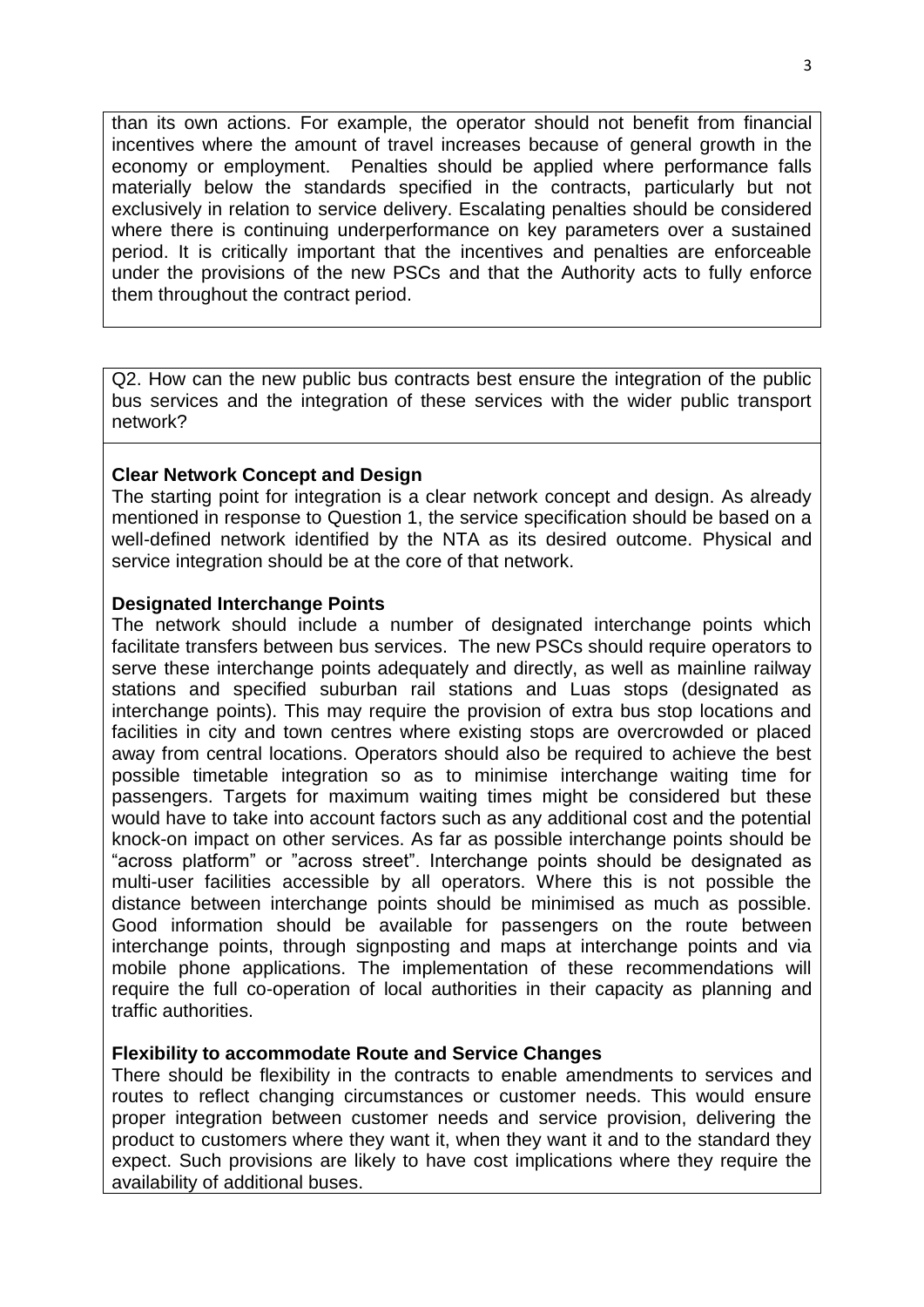### **Direct NTA Contribution to Integration**

The NTA itself can do a lot to improve integration in advance of the negotiation of the new PSCs by continuing the development of integrated ticketing, real time passenger information and the national travel planner. The launch of the Leap card is most welcome and the inclusion on it of additional ticketing products, the extension of its geographical and service coverage and the availability of card top-up facilities at all ticket machines should be progressed as quickly as possible. The objective should be to ensure that the Leap card can be used on all PSC services before the new contracts begin at the end of 2014.

Real time passenger information should be extended and the defects in the current system (such as phantom buses) should be addressed without delay so as to improve reliability and enhance customer confidence. There should also be a multimodal dimension to the provision of real time passenger information. For example, signs at bus stops could be used to draw attention to serious delays in road traffic which impacts on bus services or to disruption to adjacent rail services. The aim should always be to provide travellers with relevant information to inform their journey or modal choice decisions.

The introduction of integrated fares should be considered, with the fare charged reflecting the journey made rather than the number of service/mode changes involved. It is accepted that there may be revenue implications for operators. These should be clearly identified and a decision made based on an assessment of the costs and benefits.

There should also be an emphasis on the continuing implementation of operations management systems, such as automatic vehicle monitoring.

### **Contractual Obligation to Participate in Integration Measures**

The new PSCs should continue to require operators to participate in the speedy development and full implementation of these ticketing, fares, information, planner and operations management systems and should ensure that the equipment and systems used by operators are compatible.

Q3. How can the new contracts best ensure value for taxpayer money?

### **Clearly defined Outcomes and Outputs**

The answer to this question encompasses much of what we have already stated. Value for money will not be achieved unless the NTA is absolutely clear as to the outcomes and outputs it requires. These should be expressed in terms of a clear network concept and design, well designed service specifications and performance requirements and effective independent monitoring and reporting arrangements. The contracts need to be designed so as to encourage increased efficiency and effectiveness by operators. They also need to strike an appropriate balance between efficiency (in the utilisation of resources such as buses, depots and personnel) and effectiveness (in terms of the quantity and quality of service provided to users).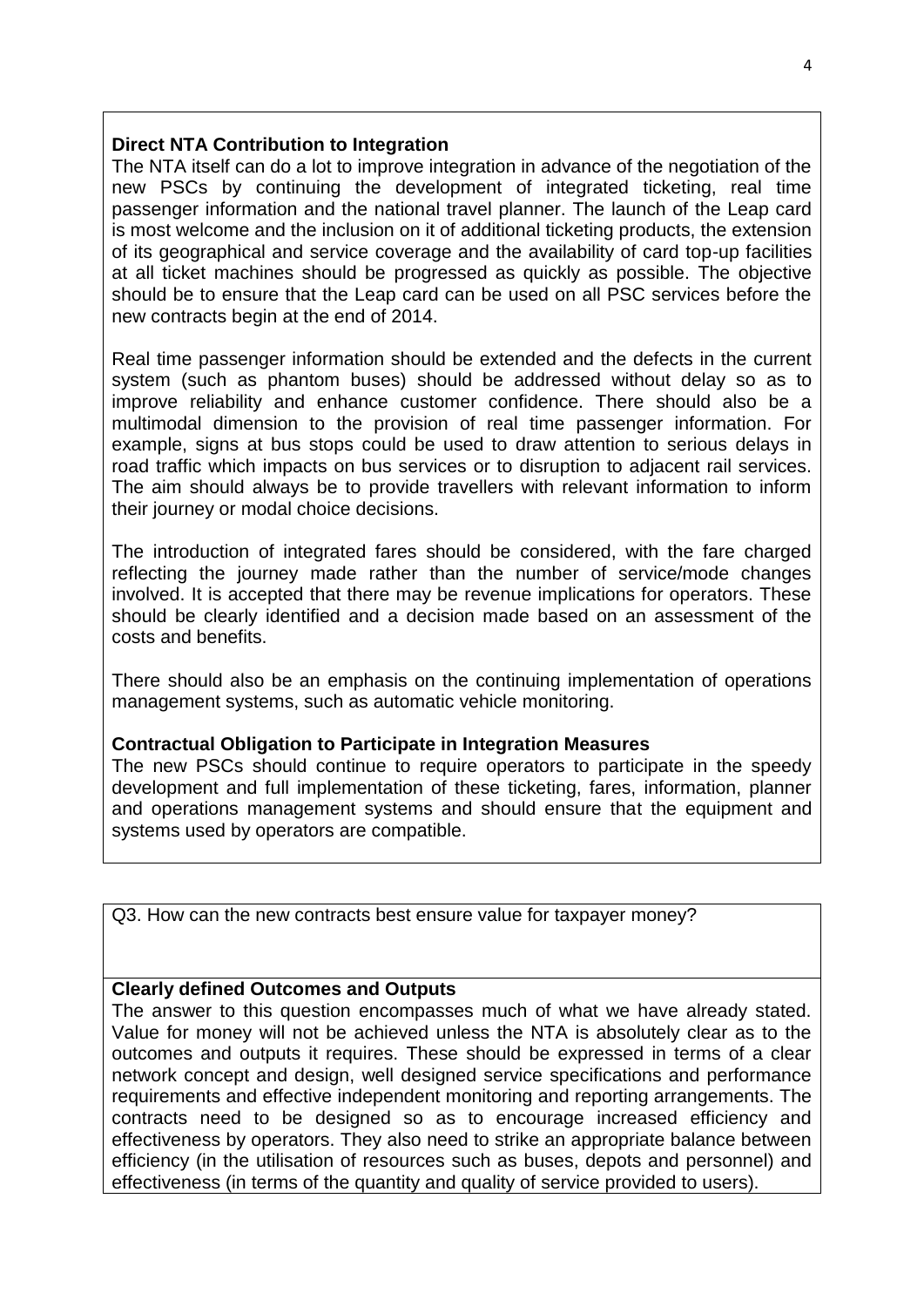The contracts should include incentives and penalties related to performance, as described in response to Question 1.

#### **Potential Use of Competitive Mechanisms**

Competitive tendering can be considered as a way of achieving better value for money and this issue is addressed further in response to Question 6. In the case of continued direct award contracting, consideration might be given to the scope for introducing an internal market within those contracts. For example, would it be possible to look at the cost of delivering comparable services as between different districts or depots and basing contract pricing on the most cost effective outcomes? Building on the benchmarking studies of Bus Eireann and Dublin Bus commissioned by the Department of Transport prior to the 2009 contracts and to guide decision making by the NTA, new benchmarking comparisons with other operators should be carried out, independently of the service providers, well in advance of the next contract period. The PSCs should include provisions requiring full co-operation and full access to information to enable benchmarking studies to be carried out and should permit the Authority to renegotiate the contract based on the findings of any subsequent studies.

#### **Adequate NTA Resources and Skillsets**

The NTA needs to have the necessary in-house resources, skills and expertise to enable it design and implement the PSC process in a way which ensures the optimum value for money for the taxpayer. The skillsets required include financial, legal, strategic network planning and contract design, negotiation and administration.

### **The Influence of the Operating Environment**

The operating environment has a critical influence on the reliability of bus services and on the effective use of the bus fleet. The NTA can play an important part in improving value for money in the provision of PSO bus services by continuing and intensifying the implementation of bus priority measures in the major urban areas and on critical trunk bus routes.

Q4. Are there benefits in introducing separate contracts for different bus market segments within the Dublin area? If so, how should such market segments be defined?

### **Considerations relating to Direct Award Contracts**

If it is proposed to continue with direct award contracts for the foreseeable future, there is probably little to be gained from introducing separate contracts for different segments of the bus market in the Dublin area, in respect of existing services. Consideration should be given, as referred to in the response to Question 3, to the potential for the development of an internal market within the direct award operator. If this proved to be a viable proposition, separate contracts might be of value.

If new types of service (for example demand responsive, neighbourhood or orbital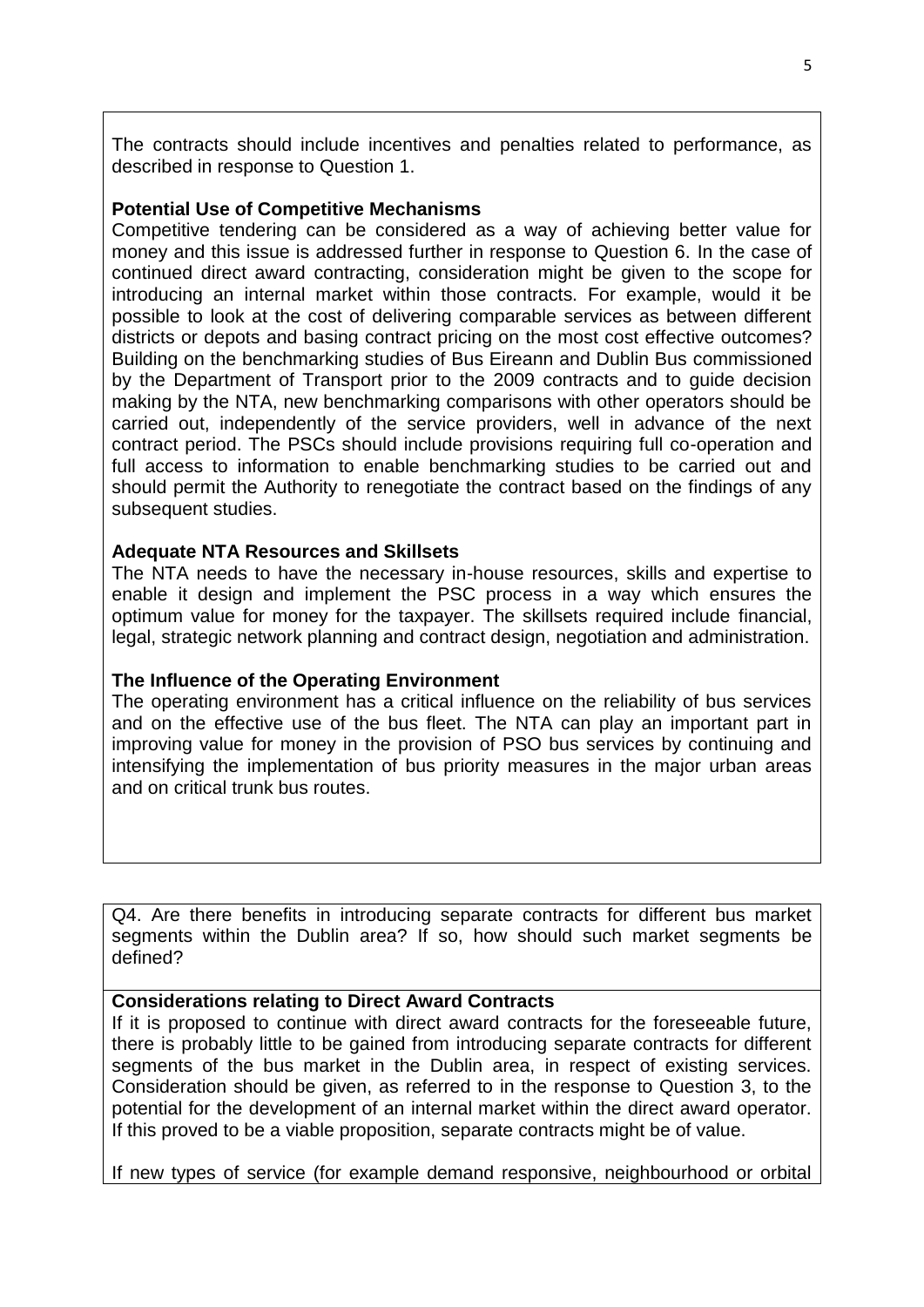services) are being contemplated for inclusion in the public service obligation, separate contracts should be considered for these services and perhaps be tendered.

#### **Considerations relating to Competitive Tendering**

If competitive tendering is being contemplated for some or all of the bus services from 2014, separate contracts will be required. Contracts could be area, route or corridor-based. Area contracts could be based on specific geographical sectors, possibly using the Network Direct or existing depot catchments with some modifications. Route contracts could be based on a bundle of routes. Corridor contracts could be based on the QBC corridors. Any decision on this should take account of the extensive experience of contracting authorities abroad. Contracts should be of a sufficient scale to encourage a wide range of domestic and international interest, large enough to attract international operators and not so large as to preclude domestic private operators from tendering.

If competitive tendering is being contemplated for some later date, beyond the period of the 2014 contracts, the NTA should consider putting at least some limited services to tender in the 2014 round. This would give the Authority some experience of preparing for a tender process and negotiating the relevant contracts in advance of wider recourse to tendering.

### **Possible Amendment of PSO**

The NTA should consider whether some towns previously served by intercity ("Expressway") services need to be included in the public service obligation. The completion of the motorway network is likely to lead to more direct services between the principal cities and the resulting full or partial withdrawal of these services from smaller intermediate towns.

### **Legal Caveat on Limited Competitive Tendering**

The comments above should be read in the context of our response to Question 6 and are subject to the following caveat. The NTA would need to consider whether it is legally possible to introduce tendering on a limited basis for existing or new services while at the same time retaining exclusive rights and direct award contracts as provided for in section 52 of the Dublin Transport Authority Act 2008.

Q5. Are there benefits in introducing separate contracts for different bus market segments outside the Dublin area? If so, how should such market segments be defined?

# **Potential for Market Differentiation**

The market outside the Dublin area is more differentiated and may therefore be better suited to a number of contracts. Contracts could be introduced by area or by type of service. At its simplest it is possible to contemplate two contracts – one for city services and one for stage carriage services. Wider differentiation is also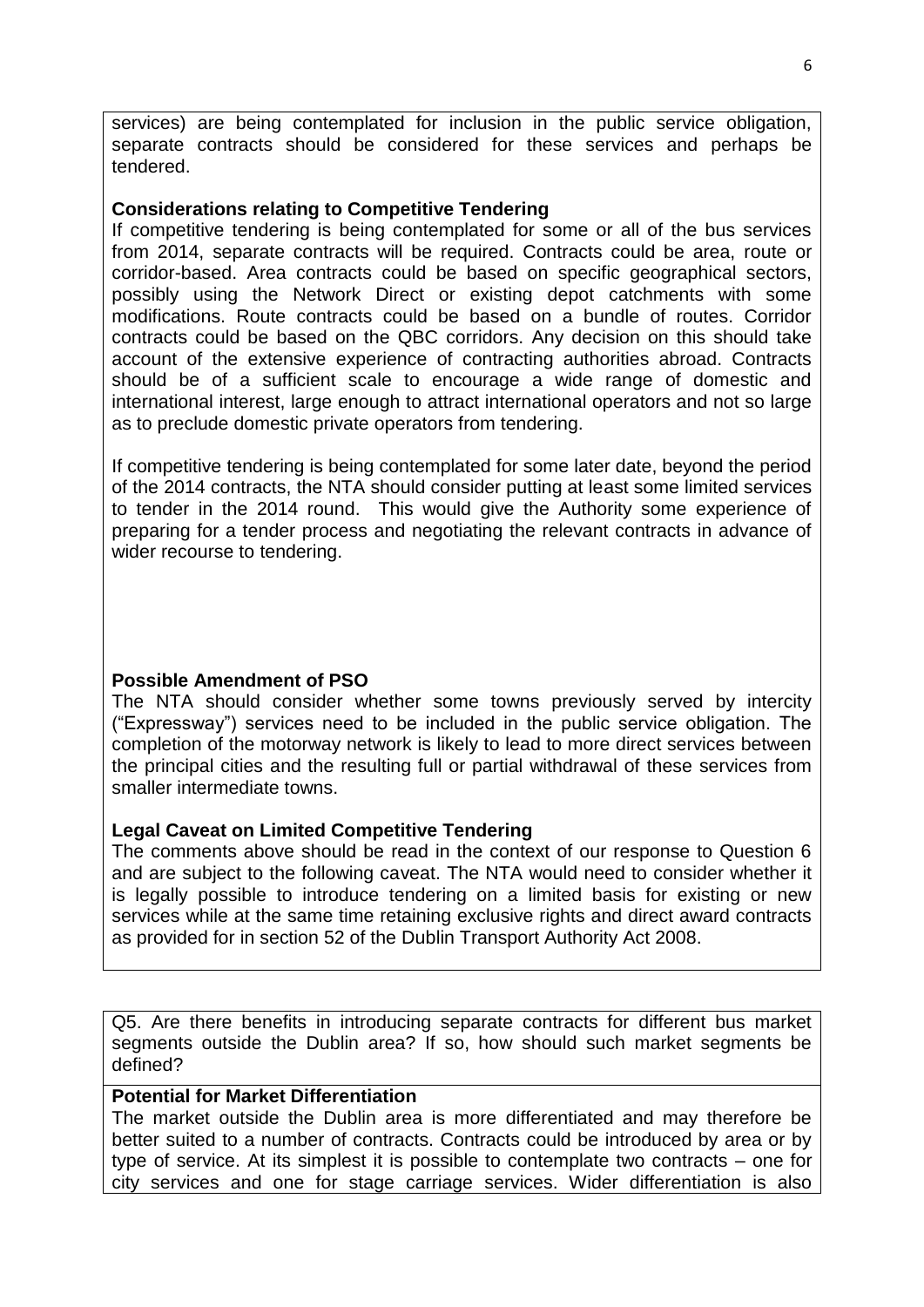possible. Contracts could, for example, be geographically based using the Bus Eireann districts or similar area-based divisions. Individual contracts could be contemplated for each city or each city and its hinterland, though these would be quite small in terms of bus requirements. Differentiation may also be possible based on service type – city, town, regional, local stage carriage. In carrying out its assessment, the NTA should consider what approach best achieves network and integration benefits.

In principle a single contract should be best capable of delivering an integrated network. If a multiple contract approach is proposed, the Authority has to consider how best it can ensure, through contractual provisions or otherwise, that an integrated timetable of services will be delivered across the boundaries of the contracts and how resources will be deployed to best effect countrywide. For example, at present buses are used to provide different types of service over the course of a day and it would be important not to lose that flexibility. Or could buses operate across contractual boundaries?

### **Considerations relating to Direct Award Contracts**

If it proposed to continue with direct award contracts for the foreseeable future, there is probably little to be gained from introducing separate contracts beyond perhaps a differentiation between city services on the one hand and stage carriage services on the other.

### **Considerations relating to Competitive Tendering**

If competitive tendering is being contemplated for some or all services from 2014, separate contracts will be required. At a minimum, there could be two contracts – one for cities and one for stage carriage. The stage carriage services could be subdivided into a small number of area-based contracts. If competitive tendering is being contemplated for a later date, the NTA should consider putting some limited services to tender in the 2014 round as a way of gaining experience before moving to wider tendering.

### **Legal Caveat**

The above comments are also subject to the same caveat as on Question 4.

Q6. What are the potential benefits or otherwise of competitively tendering for the award of new bus service contracts, compared to directly awarding contracts to Dublin Bus or Bus Éireann?

#### **Preliminary Legal Considerations**

Before it commences any evaluation of the potential benefits of competitive tendering, the NTA will need to address a preliminary question relating to the performance of the existing direct award operators. Is the Authority satisfied that the operators comply with the relevant provisions of Irish and EU legislation and jurisprudence so as to permit the continuation of the exclusive rights and direct award contracts beyond 2014? These considerations include the continued existence of a public service obligation as defined in section 47 and the reasonable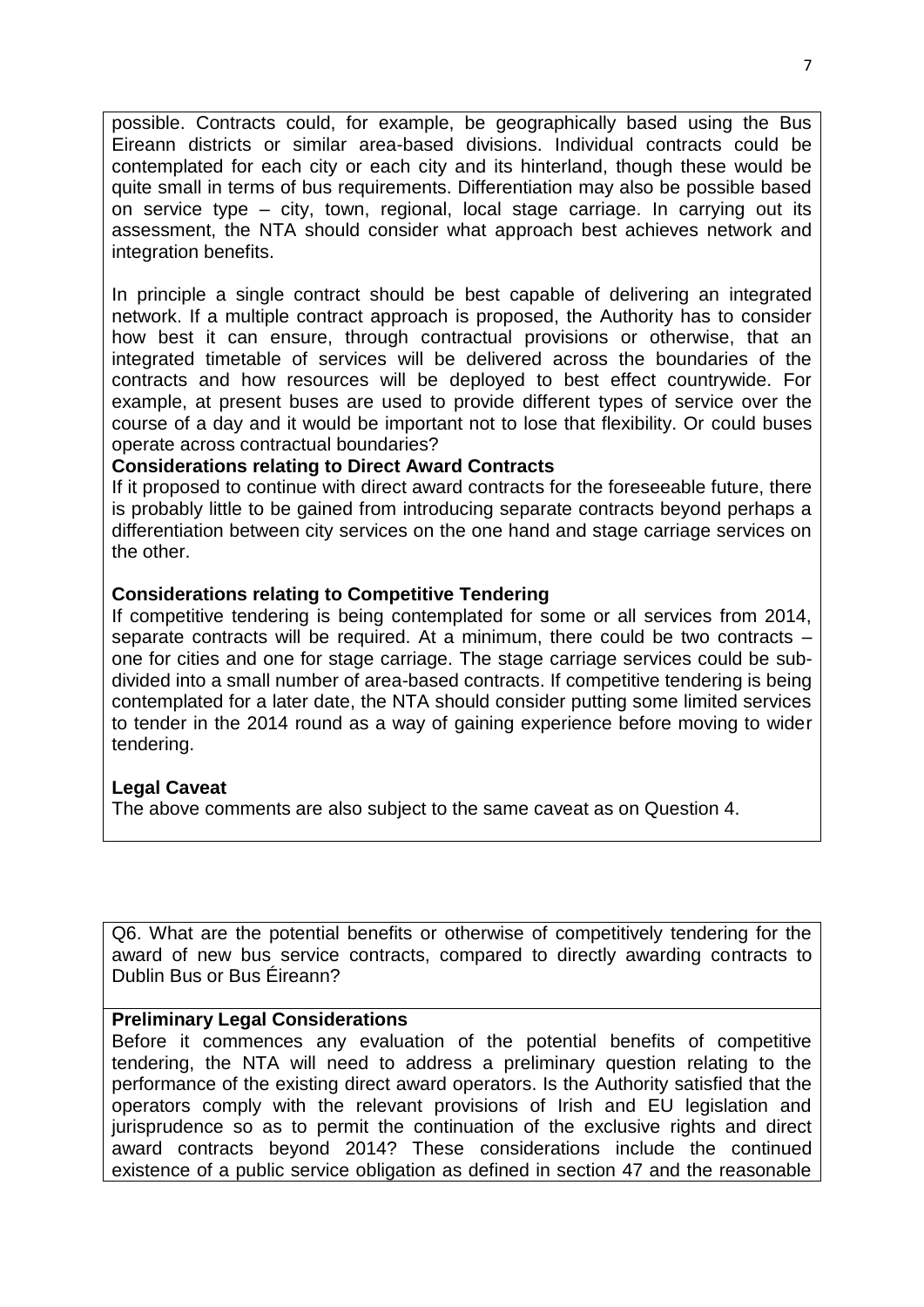cost and efficient operator tests referred to in section 50(4).

### **Potential Benefits of Competitive Tendering**

A range of potential benefits are claimed for competitive tendering of bus services, including:

- establishing the real cost of providing services through a market test;
- significant cost savings for initial contracts, possibly declining in subsequent contract periods as a result of market consolidation;
- significant improvements in operational performance, service quality and customer care;
- innovation in management practices and service provision.

## **Achieving Benefits dependent on Contracting Authority Skillset**

These benefits are not an automatic consequence of the introduction of competitive tendering. They are critically dependent on the resources, skills and expertise of the contracting authority in planning, administering, implementing and monitoring the contractual process. The issues discussed in our responses to Questions 1 and 2 are directly relevant in this context. The contractor will deliver precisely what it is asked to and no more. If the contracting process is badly designed or managed, the taxpayer will get poor value for money and the responsibility for this will lie with the contracting authority. Therefore a key question to be considered by the NTA is whether it has, or will be able/permitted to acquire, the necessary resources, skills and expertise to proceed with contracting while avoiding the pitfalls referred to in this response.

### **Retaining Competitive Tension**

There is a tendency towards consolidation after the initial contract period, often with fewer tenderers and higher contract costs for equivalent output. A key question for the contracting authority is how best to retain adequate competitive tension in the longer term. It is important to avoid the risk of replacing a public monopoly provider with a private one. This is an issue of particular significance for Ireland because of the relatively small size in international terms of its PSO bus market.

### **Retaining an Integrated Network**

Among the benefits claimed for a direct award system is the level of integration and flexibility it provides. An integrated network of services is probably most easily provided by a single operator. These is greater flexibility to amend services to reflect changing customer requirements, falls or increases in demand, exceptional peaks in demand or reduced public funding. By way of contrast, a potential downside of competitive tendering is that it can lead to a static model of service provision which is slow to respond to external factors. The contractor provides the services required by the contract and has no incentive to increase that level of provision. If additional services are required it may be necessary to review the terms of the contract, involving both time and money.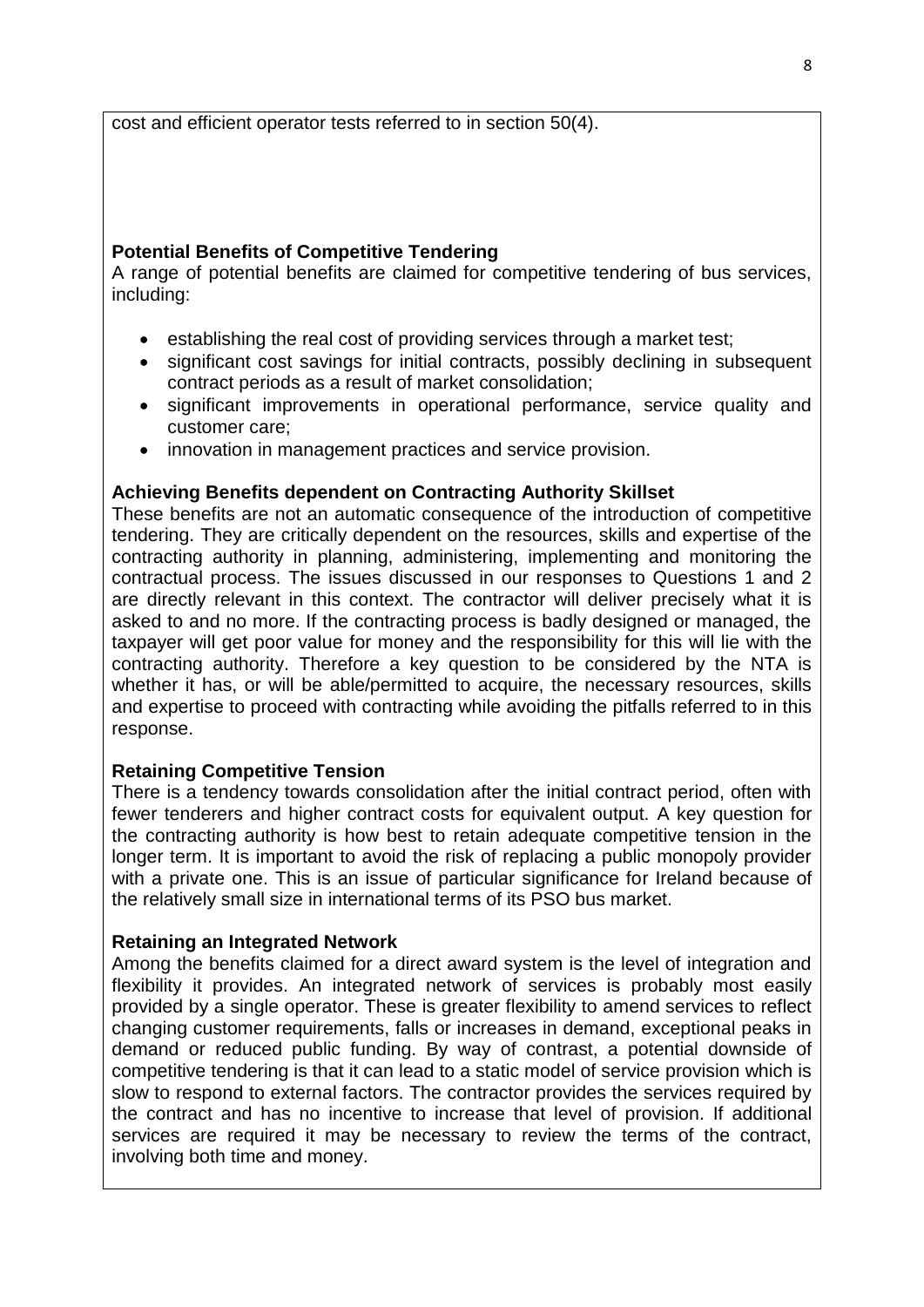#### **Risk of Under-priced Tenders**

A related risk that needs to be considered is under-pricing the tender to win the contract. This can have adverse consequences for the quality of service delivered or ultimately for the viability of the contractor itself. Under-pricing can also be used to remove competitors, potentially resulting in less competitive future tender rounds and higher prices.

#### **Importance of Considering Risks and Rewards**

The NTA needs to consider the extent to which the claimed benefits are derived from the direct award system and how best they can be preserved in a tendered system. It also needs to assess the potential downsides of a contracted system and how to address them in tender design and implementation. These are not new issues and it will therefore be essential for the NTA to look for guidance based on the extensive experience of public transport authorities elsewhere.

#### **Staff Pay and Conditions**

The NTA should consider whether it would wish to include conditions in any competitive tendering process which stipulate requirements in relation to pay and conditions. Public transport authorities in some countries have included conditions which effectively prevent price competition based on lower remuneration, terms and conditions for employees than apply in the existing direct award operator. This may be done for social policy reasons or because there is a concern about de-skilling in the sector. It may also facilitate a smoother transition from direct award to tendered service provision, reducing the concerns of existing employees. Such contract stipulations would of course diminish the scope for tenderers to reduce costs. The alternative approach is that tenderers should be free to pay what market conditions require and in any event they will be subject to the Transfer of Undertakings Directive which affords significant protections to employees transferring from one employer to another.

#### **Potential Impact on Incumbent Operators**

Tendering has potentially significant impacts on the incumbent direct award operator, particularly if it loses substantial market share, and these should be considered by the NTA. They take on an even greater significance in a shrinking public transport market and could affect the future viability of the operator, with cost implications for the public purse. Employees would usually transfer to a new employer under EU transfer of engagements legislation, but what about buses and depots which become surplus to requirements? If they cannot be put to beneficial alternative use, there will be a significant economic loss and a failure to maximise the use of existing public assets.

#### **Implementation Costs for NTA**

The design, administration, management and monitoring of a system of competitive public service contracts involves a substantial financial overhead cost for the NTA, and by extension for the public purse. A sizeable proportion of this cost should anyway be incurred in the implementation of an effective direct award contracts system, but the cost of the tendering process itself will certainly be additional and significant. The NTA should therefore weigh up the benefits against the additional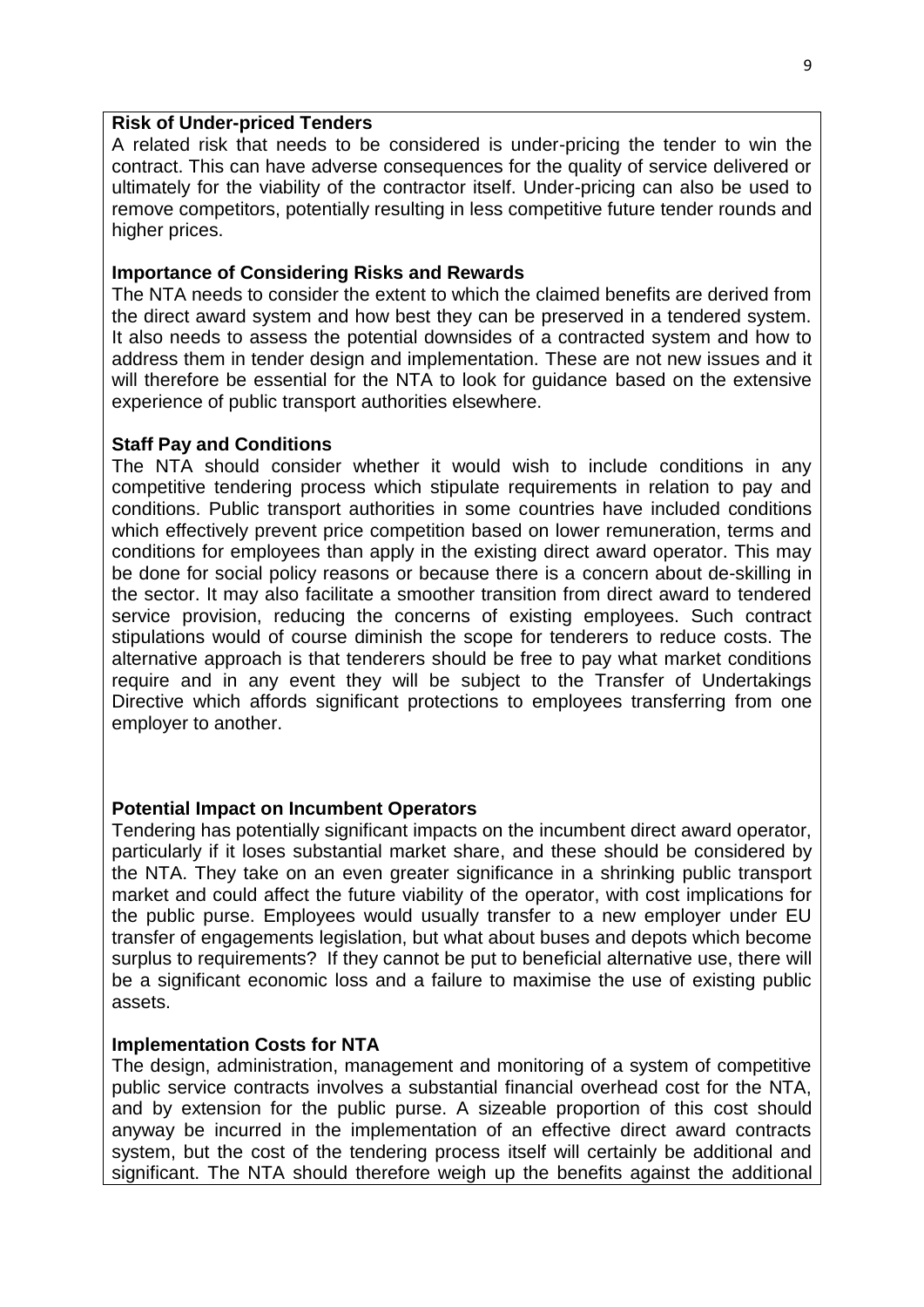expenditure involved.

# **Consider Extensive Foreign Experience**

There is extensive experience of tendering across Europe and worldwide and studies have been carried out of its effectiveness. These should be fully considered by the Authority as part of its deliberative process.

# **Overall View of Institute**

While free competition is among the guiding principles of the Institute, it accepts that there are complex issues to be addressed when considering whether to continue with direct award contracts or move towards competitive tendering in respect of the provision of PSO bus services. The Institute is not adopting a definitive position at this time, but urges the NTA to carry out a comprehensive assessment of the issues involved, including those referred to earlier in this submission. Some of the key issues that the Authority should address can be summarised as follows:

- Do the incumbent operators comply with the reasonable cost and efficient operator tests under section 50(4) of the Dublin Transport Authority Act 2008?
- Has the NTA the necessary resources, skills and expertise to design and implement a competitive tendering process in a way which best delivers value for money for the taxpayer and public transport user?
- What are the benefits for public transport users and the taxpayer? Can they be quantified and will they be sustained over time?
- How can a competitive tendering process be designed in a way that delivers an integrated network and provides at least cost the necessary flexibility to respond to changes in demand, economic conditions or other relevant factors?
- What measures can be taken to minimise the risks of tender under-pricing and market consolidation in later tender rounds?
- What are the implications for the incumbent direct award operators and are they relevant considerations in the decision making process?
- What are the implications for staff of the incumbent direct award contractors? Should provisions be included in the tender process to address them and what are the cost implications of so doing?
- What are the additional costs of implementing a competitive process, over and above those of putting in place an effective direct award process, and do these additional costs outweigh the benefits?
- Are there other lessons that can be learned from the extensive experience of other public transport authorities in implementing a range of bus service procurement models?

Q7. Are there any other considerations you wish to identify or comment on, that are relevant to the new contracts for bus passenger services?

# **Large Exchequer Expenditure**

The total cost to the State of public service contracts for bus services over a five year period could be up to €600 million. This is a very substantial sum and the design,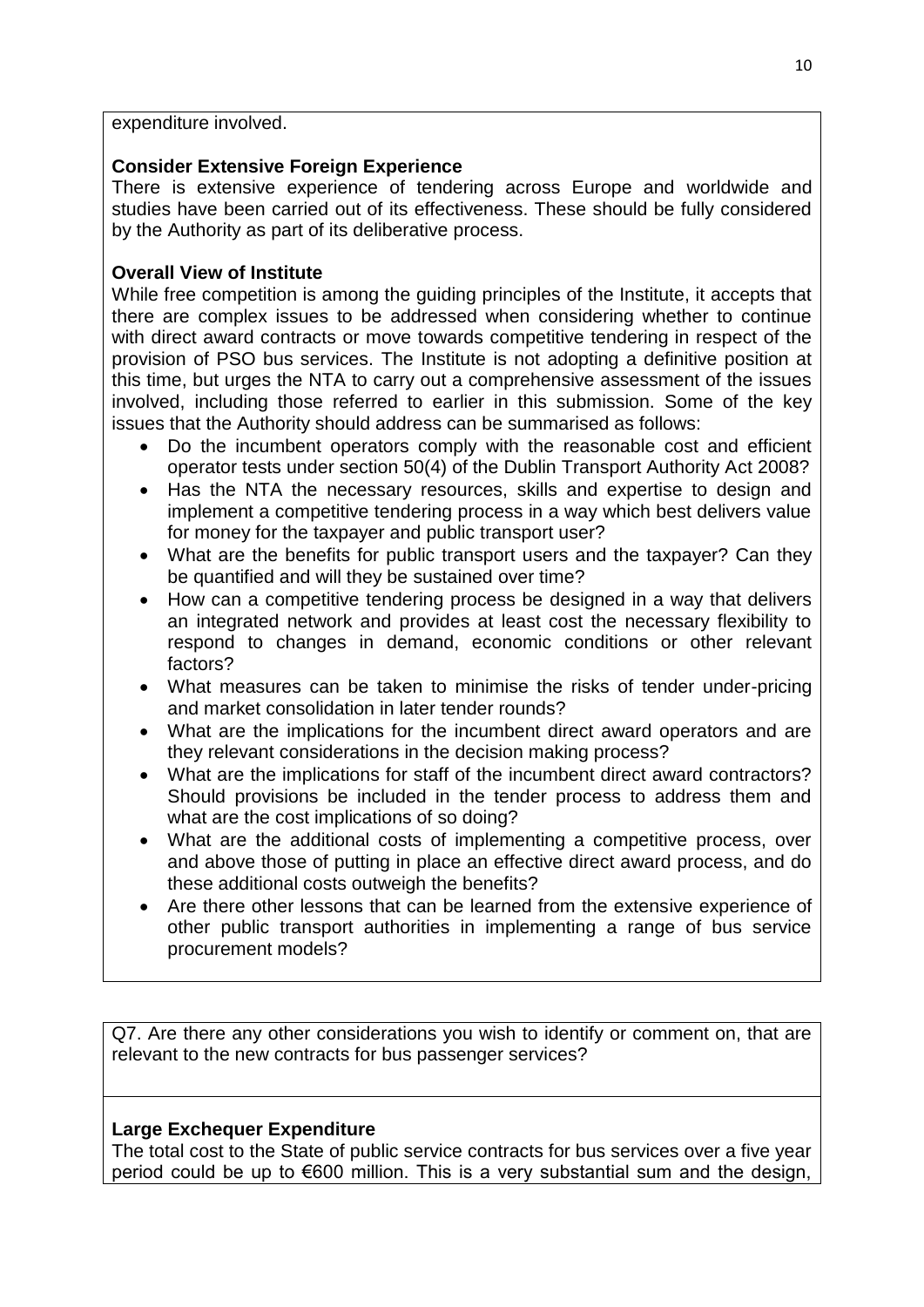administration, management and monitoring of those contracts needs to be well resourced, notwithstanding the continuing difficulties with the public finances.

### **NTA Resources and Skillset**

At the risk of labouring this point yet again, we wish to emphasise the paramount importance of the NTA having adequate resources, skills and expertise to carry out this work. This is true whether direct award or tendered contracts are involved. If it has not already done so, the NTA should carry out a skills audit to establish what skills deficits it needs to address.

# **Develop Skills In-House**

The necessary core skills and expertise should be developed in-house and supplemented by specialist consultancy services. This approach represents best value for the taxpayer. A consultant-led approach would be more expensive and result in less skills transfer. Having the core skills in-house will also enable the Authority more effectively to manage the output of the consultancy work.

The Institute would be happy to support the NTA's business case to Government for the necessary resources generally and additional staff in particular. We recognise that there are continuing major constraints on the public finances and consequent restrictions on creating new posts. However exceptions should be made where there is a good business case and where there are demonstrable benefits to the public purse. Only a small number of specialist staff should be required which, together with the upskilling of existing staff and appropriate consultancy support, should be adequate for the task of ensuring best value for both taxpayer and public transport user in respect of Exchequer expenditure of up to €600 million. This expertise would also be available for the later renewal of the rail PSC which could involve Exchequer expenditure of up to €2 billion over a 15 year period.

### **Second Staff**

As well as direct recruitment of staff with the requisite skills and experience, the NTA should second members of its existing staff to public transport authorities abroad. We have the advantage of being late into this process and we can therefore learn from the experience, and more particularly the mistakes, of others. The issues arising in Ireland are unlikely to be unique and solutions will have been found by others which are likely to be applicable in Irish circumstances. It would also be useful to seek staff placements in a range of public transport authorities which use different procurement methods, whether direct award, competitive tenders, concessions or hybrid forms.

# **Field Visits**

Field visits to public transport authorities abroad are strongly recommended for relevant NTA staff, senior management and members of the Authority. These should include dialogue with the staff and management of those authorities and with public transport operators, local politicians, user groups, trade unions and business representatives. These visits tend to be very enlightening and the people consulted are usually very open and honest about their experiences. While it is understandable that the NTA might wish to curtail expenditure on foreign travel in current circumstances, it would be a false economy in this particular case. Should this become an issue at some future stage, you are free to refer to the Institute's support